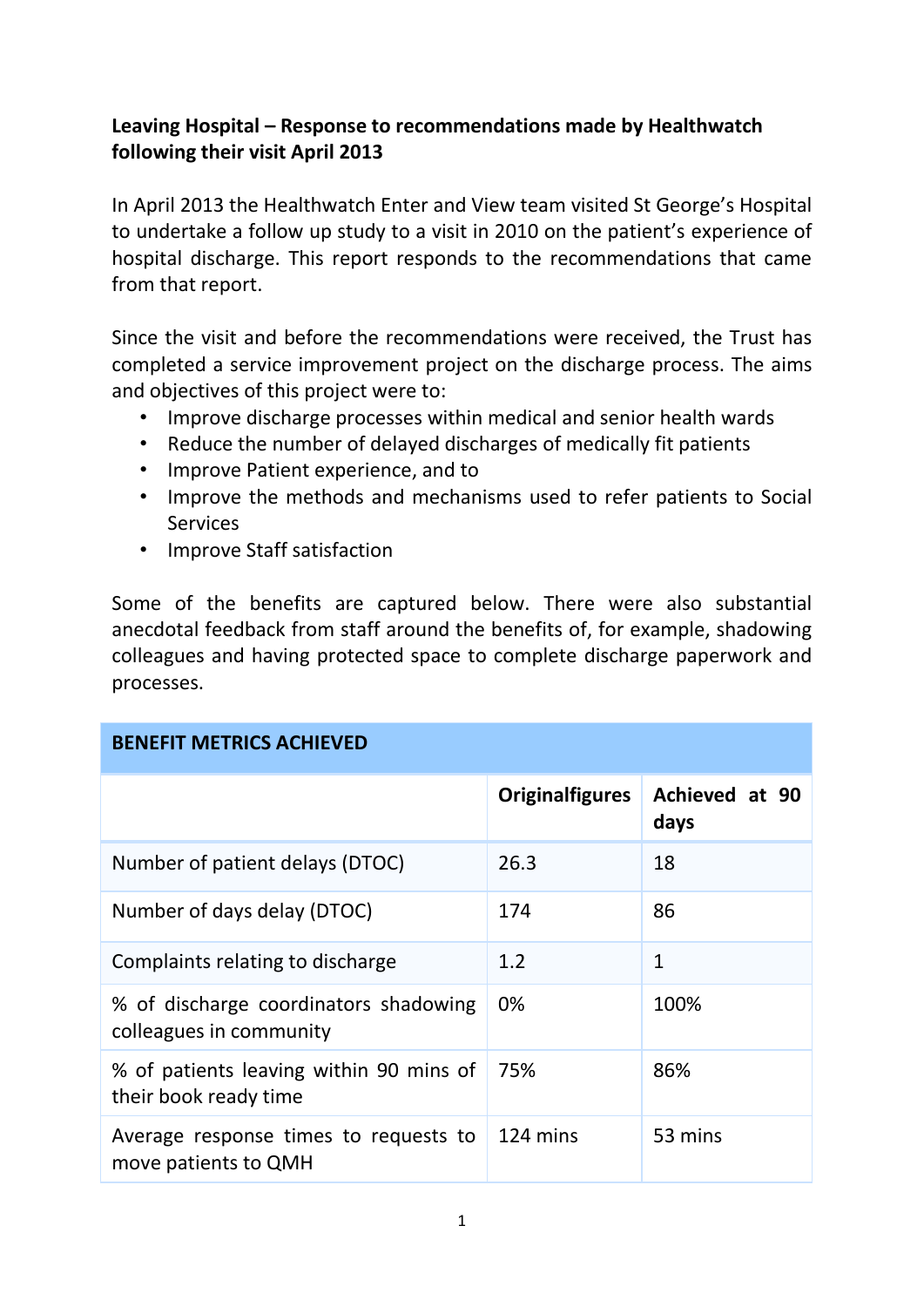| Readmissions (plan to maintain) | $\vert$ 20.2 | 20.6 |  |
|---------------------------------|--------------|------|--|
|---------------------------------|--------------|------|--|

#### **Recommendations from the report**

**1. The "Leaving Hospital-planning for discharge sheet" should be displayed in a place that is conspicuous to friends and carers as well as patients. It should identify the Discharge Coordinator (or other staff responsible) by name and encourage patients and their friends and carers to make contact to enable early planning.** 

The trust acknowledges the importance of informing patients and their carers' as early as possible about planning for discharge and will agree with the discharge coordinators and ward leaders the best way of encouraging the friends and carers of patients to become involved where appropriate. Good practice already exists in some of our wards and this needs to spread across the organisation.

## **2. Endorse the importance of the Discharge Coordinator role and review how their time is prioritised, in particular to allow sufficient time for completing papers, researching base line preadmission abilities and starting early discharge planning for all patients.**

The trust fully recognises the importance of the discharge coordinator particularly in managing complex discharges. The service improvement project reviewed different aspects of their job and the way in which they work in order to help them be more effective.Some of the outputs of this work stream were:

- Identifying quiet office space away from the nurses' station to enable them to complete necessary paperwork for patients with complex discharge needs.
- Provision of dedicated cordless telephones, with a messaging service. This allows the discharge coordinators to carry the phones with them and allowsexternal agencies and patient relatives to leave messages.
- Virtual Desk Top computers which allow all staff to access their documents, emails etc. from most computers anywhere in the Trust.

The trust has also worked with the London Health and Social Care Information Centre and is due to join the Secure Information Programme that has been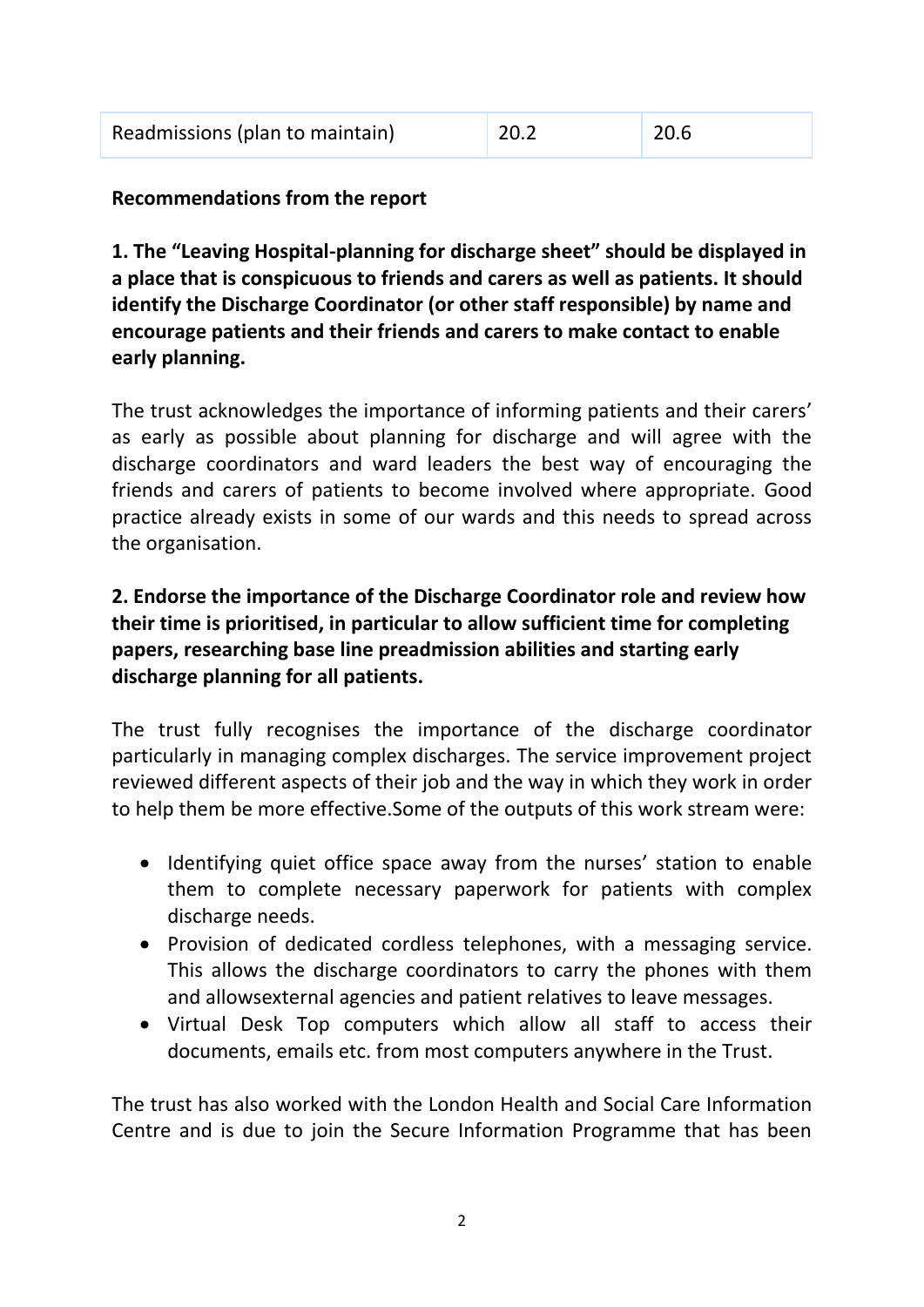rolled out to over 60 Health & Social care organisations, which will help with the speedier transfer of information to support admission and discharge.

# **3. Continue and improve the white board system. Particularly keep boards up to date and include important communication issues- such as sight, hearing, language and learning disabilities where special care is needed.**

- Work is being done across the wards to standardise the information displayed on the white boards. Where appropriate this will include information about communication difficulties. Patient specific information e.g. problems with hearing is displayed above patient's beds so that all staff are aware.
- The Trust is currently looking at moving towards the use of electronic white boards. Once the information for standardised whiteboards is agreed, and tested, the trust will implement this into electronic whiteboards. This is envisaged to provide the trust with better and more real time patient information allowing for better planning of bed allocation, movement of patients from ED/AMU to the wards, and to enhance the focus on proactively managing the expected date of discharge (EDD) of patients. This project is part of a larger service improvement project which is aimed at improving flow and capacity across the organisation.

**4. Provide floating cover for Discharge Coordinators so wards are not without cover during holidays and sickness. We accept, however, that weekends and evenings can be covered satisfactorily by clear delegation to other nursing staff provided that clear information is available to relatives and carers about how to contact the Discharge Coordinator(as above), and given that basic information can nowbe more easily accessed by other staff from the white boards.** 

- Within each medical & senior health wards, the Discharge Coordinators have identified 1/2 staff nurses who they are training to provide cover for them.
- The new telephones will assist with this as relative/carers can leave messages.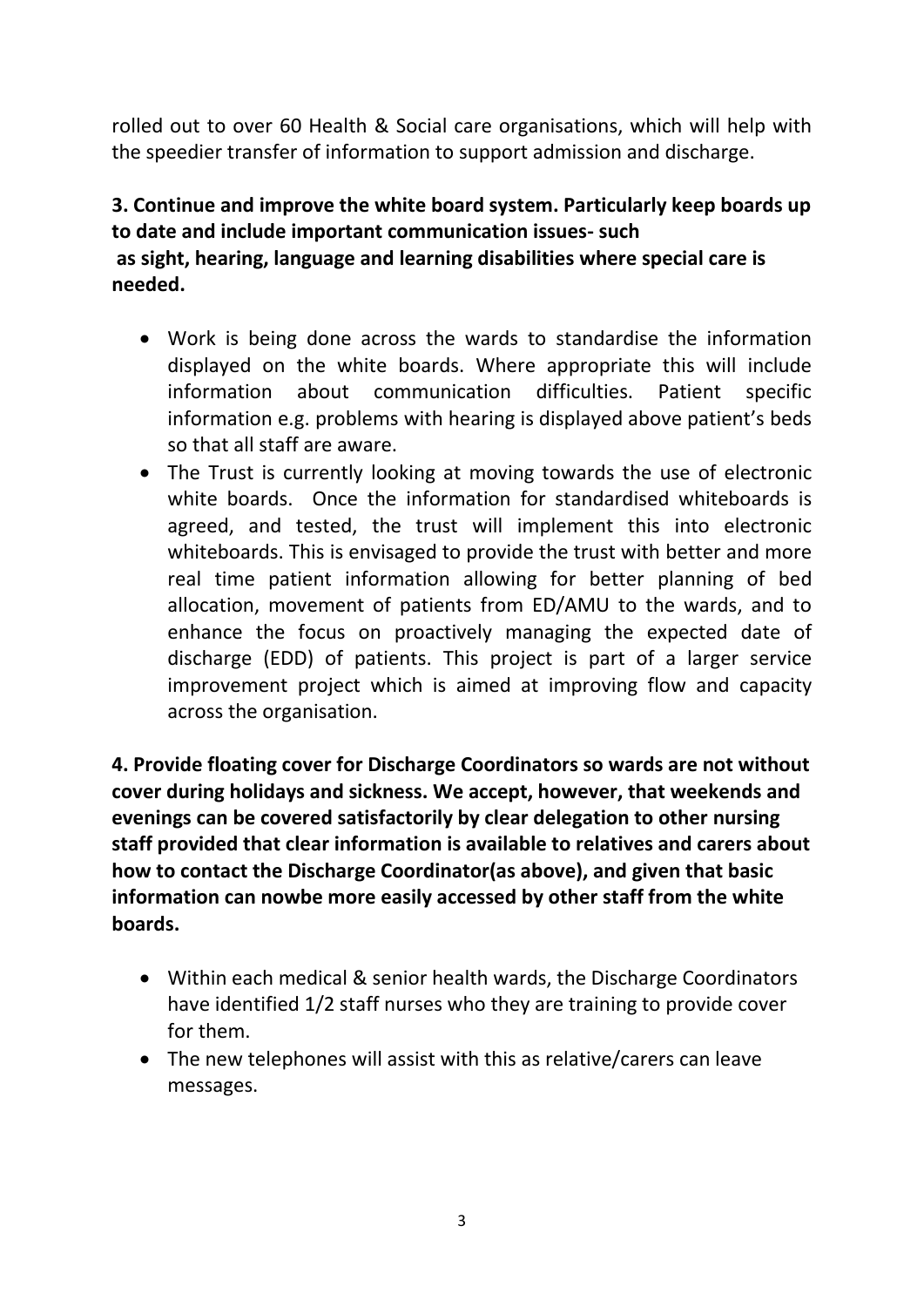**5. Provide more training for Discharge Coordinators to include shadowing of more experienced staff and regular visits to community services to improve communication and knowledge.** 

 All the current discharge co-ordinators within the medical & senior health wards have been out to work with Wandsworth Community servicesand nurses from the community have also been in to the hospital to work with the discharge coordinators. All staff have found this to be a very valuable learning experience and therefore it will continue and include visits to other relevant agencies or service providers.

**6. Acknowledge that many patients, particularly in the older persons' wards, are unable to plan and anticipate their future needs without help. Planning requires time and skill to consult all parties, the patient, family/carers in order to make decisions in the patient's best interest.** 

- This was a key element of the discharge coordinator work stream. In recognition of the amount of time that is needed to understand and plan the discharge needs of older or more vulnerable patients it was decided that the management of more straight forward discharges should go back to be the responsibility of thenurse looking after the patient or the nurse in charge. This allows the discharge co-ordinators more time to use their skills on preparing the complex discharges for a safe transfer or discharge.
- The staff on the senior health wards are very experienced at assessing and understanding the needs of their patients and the process of discharge planning has always been a very important aspect of the care pathway involving the full multidisciplinary team who meet regularly to discuss their patient's progress.

**7. Continue efforts to minimise delays by booking transport as early as possible and if possible making communication between ward and transport office easier. We recognise that the provision of hospital transport cannot always be immediate and if patients are to be transported home on the same day as the discharge decision all concerned must be prepared for a period of waiting.**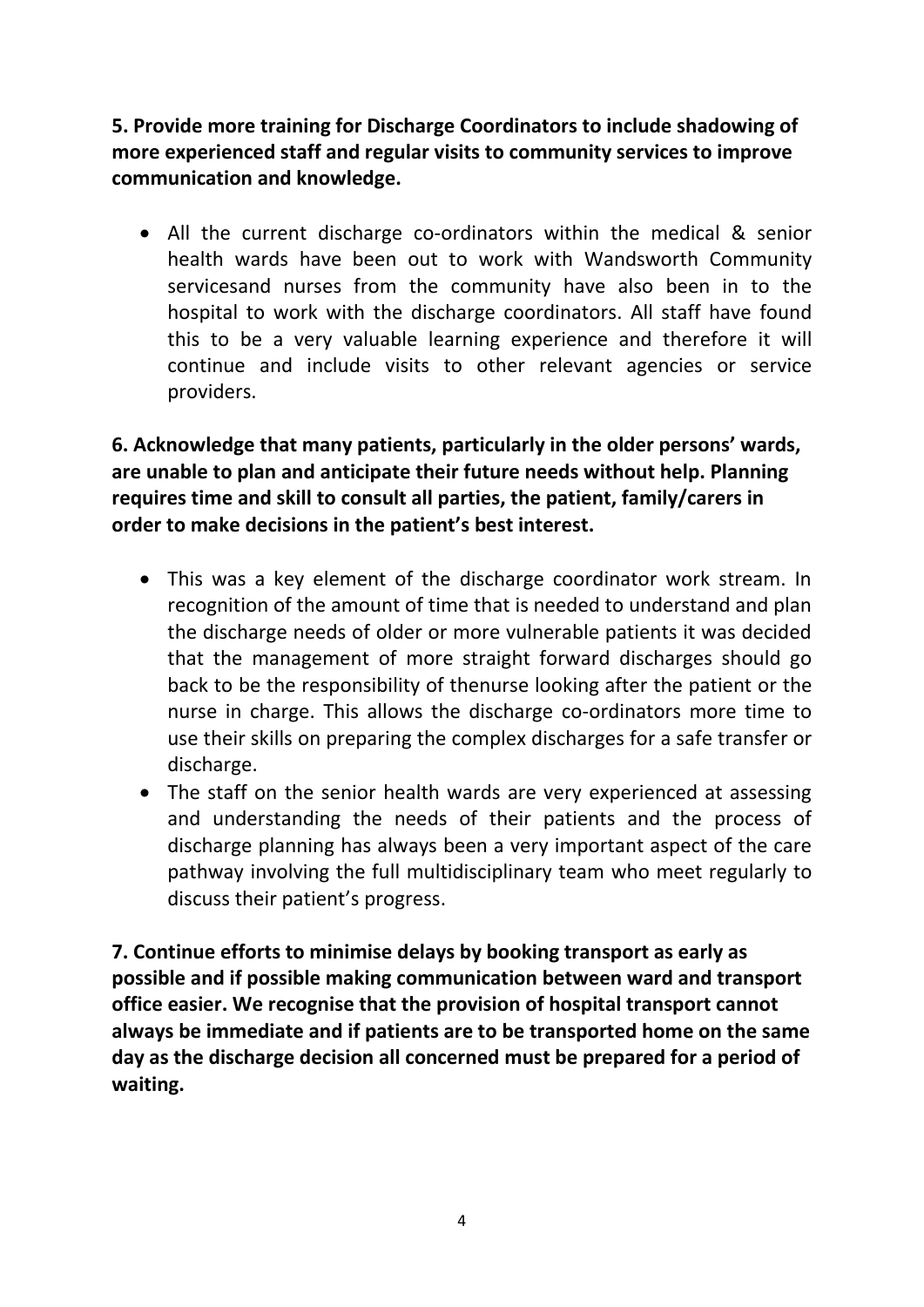- The Trust continues to work hard on improving the patient's experience of hospital transport services. The Transport group meets fortnightly to ensure any transport issues are addressed.
- Ward teaching has occurred to ensure all staff can book transport so this can be booked when discharge decisions are made out of hours.Updated information is also available on each of the wards to support staff in booking transport appropriately.
- As much as possible, planned discharges are booked the day before, allowing for transport to pre-plan more journeys therefore have more capacity for on the day bookings. This is monitored so that we can see which wards need extra help and support to comply with trust policy and processes.
- As a result of the focus on transport in the Discharge Management Project, bookings are now being made earlier in the day, ensuring that beds are being freed up sooner and that patients are getting back to their place of care earlier.
- A service improvement project on transport is also part of our overall programme.

# **8. A greater effort is needed to ensure completion of discharge summaries on time for the patient to take a copy with them in all but exceptional circumstances. A label on the envelope would remind the patient and carers of the contents.**

- The trust is committed to completing a discharge summary of a patient's hospital stay before they leave the ward and certainly within 48hours of their discharge.
- The lead nurse for discharges will look into producing pre-printed labels to put on the envelopes to remind patients of the contents.
- Part of a recent improvement project has looked at how we can improve this process.

**9. We believe patients being discharged from hospital, and their carers if appropriate, should be given written guidance about how to manage their condition, what to watch out for and who to contact if something goes wrong. Accordingly we recommend that where this is not already being done consideration should be given to how it might be done in future.** 

 This point has been raised previously and information leaflets are available for patients with specific conditions (e.g. diabetes, rheumatoid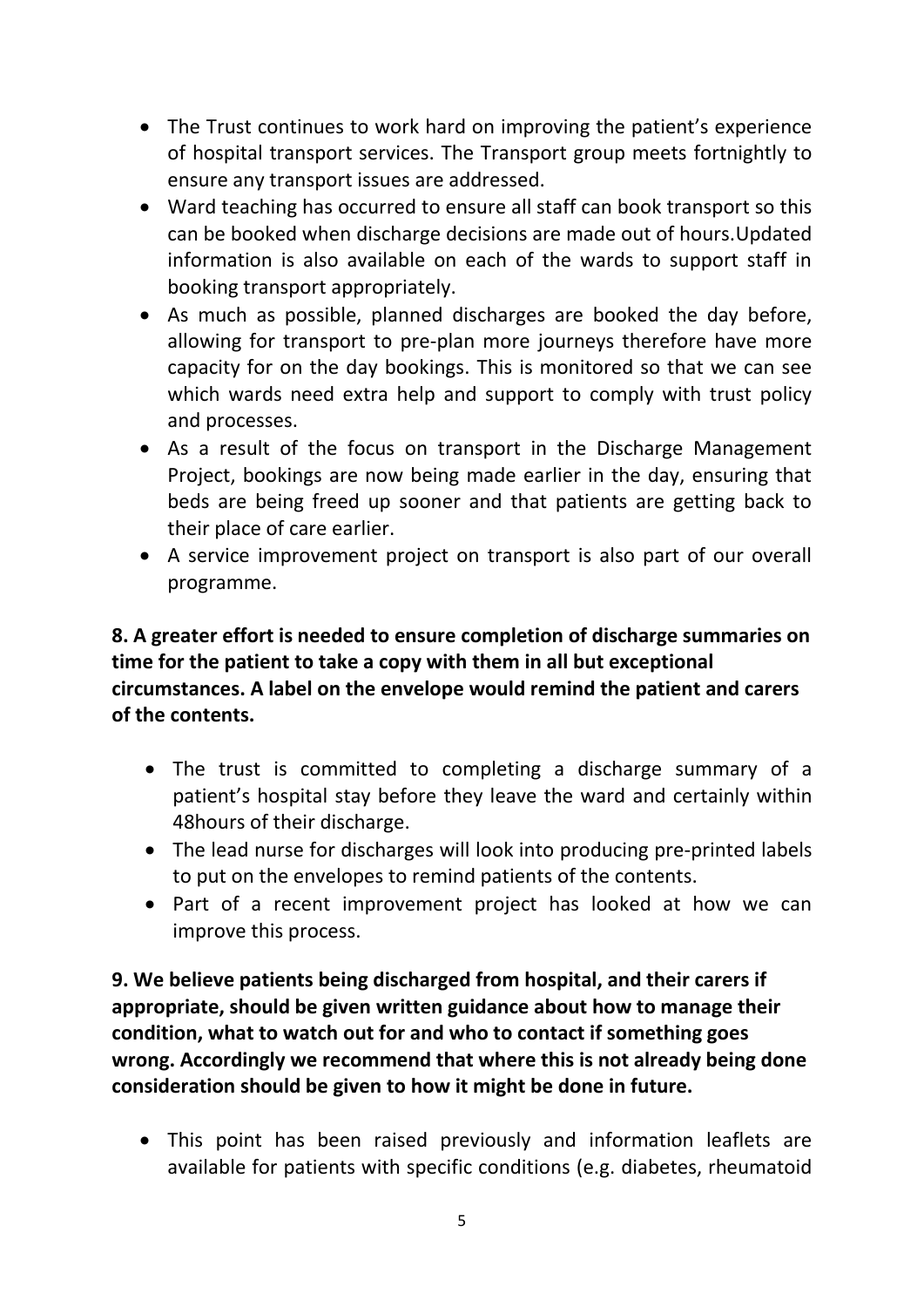arthritis, angina etc.) or for patients following surgery or other interventions (e.g. cardiac surgery and endoscopy procedures).

- As part of general care and in preparing a patient to go home both nursing and medical staff will talk to patients about their recovery and advise them on what to do if symptoms arise or become worse. This will be patient specific and depend on individual patients' needs and follow up arrangements. This advice might include contacting a clinical nurse specialist (e.g. heart failure) or community nursing / social support or a GP.
- A discharge advice leaflet "Now you are leaving hospital" was designed following the previous visit from Wandsworth LinK. This leaflet is given to patients discharged from the medical and senior health wards. It details services that have been set up for the patient and provides them with the name and number of a person to contact for each service if needed. The discharge coordinators have been reminded to make sure patients are given this information.

**10. Follow up more patients both to check their health and social care post discharge and as a form of audit of the discharge process. Work to develop channels of communication with outside agencies to improve the feedback of information to make the discharge process smoother and check what has worked well.** 

- The trust acknowledges that best practice might be for the acute services to follow up more patients once they are discharged but with an integrated service and good referral processes once the patient has left hospital they become the responsibility of our community staff. Patients are given details of who to contact if they have concerns as described above.
- Within Wandsworth some patients are referred to the Community Ward if there are on-going concerns. The Community Ward has health and social care professionals and will provide a follow up service.
- A staff satisfaction questionnaire of acute and community staff is currently in use to identify where improvements can be made in the discharge processes.

**11. The Hospital should review with the joint commissioners how arrangements might be developed to provide a fast track assessment process for recently discharged patients, particularly but not exclusively the frail**